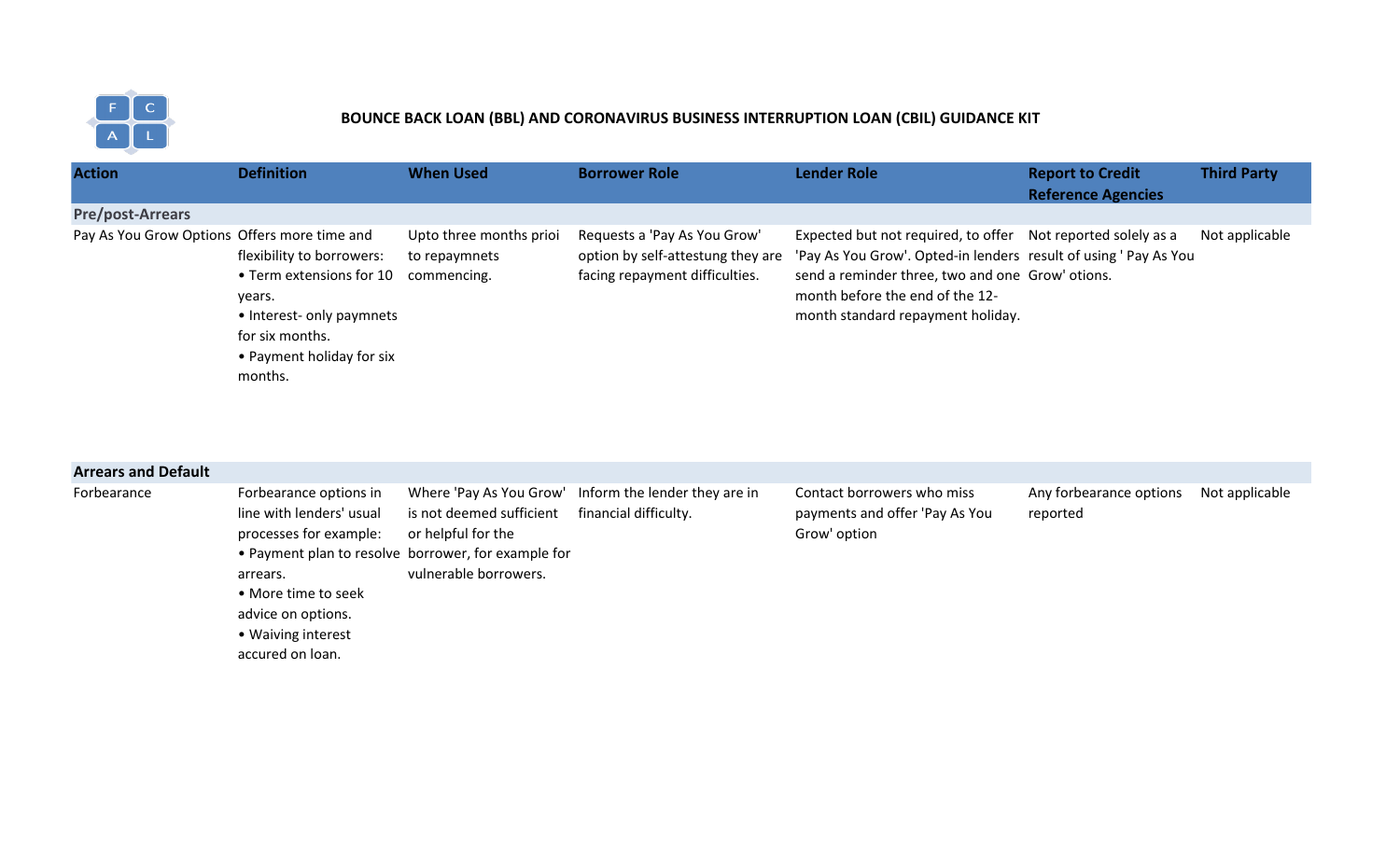| Issue formal demand | A formal demand to                           |                             | Where lender judges that Contact the lender to discuss an   | Issue the demand and offer an         | Missed payments | Not applicable |
|---------------------|----------------------------------------------|-----------------------------|-------------------------------------------------------------|---------------------------------------|-----------------|----------------|
|                     | borrowers for Repayment 'Pay As You Grow' or |                             | affordable repayment plan if it                             | affordable repayment plan.<br>No.     | reported        |                |
|                     | of the                                       |                             | forbearance will not help. anticipates difficulties in full | cross- defaults on other loans unless |                 |                |
|                     | full outstanding                             | When payments are at        | repayment immediately.                                      | there is cessation of trading, death, |                 |                |
|                     | balance.                                     | least 90 days overdue or if |                                                             | unwillingness to engage.              |                 |                |
|                     |                                              | the borrower has            |                                                             |                                       |                 |                |
|                     |                                              | permanenly ceased           |                                                             |                                       |                 |                |
|                     |                                              | trading or evidence of      |                                                             |                                       |                 |                |
|                     |                                              | fraud                       |                                                             |                                       |                 |                |

| <b>Recovery</b>                  |                                                                                                                                                                                                |                                                                                                                                            |                                                                                                             |                                                                                                                                            |                             |                                                             |
|----------------------------------|------------------------------------------------------------------------------------------------------------------------------------------------------------------------------------------------|--------------------------------------------------------------------------------------------------------------------------------------------|-------------------------------------------------------------------------------------------------------------|--------------------------------------------------------------------------------------------------------------------------------------------|-----------------------------|-------------------------------------------------------------|
| Pursue borrower for<br>repayment | Contact borrower for<br>repayment, assessing<br>recovery probability,<br>including Irgal form of<br>borrower, amounting<br>outstanding and potential<br>assests based on existin<br>processes. | After formal demand<br>Suspended lender.<br>issued.<br>where no future<br>repayment is likely or at<br>the end of the recovery<br>process. | Respond to contacts from the                                                                                | Continue contact with borrower 12<br>months after issuing the demand.<br>Scheme intent is for no cross<br>default, except some situations. | Missed payments<br>reported | Debt collection<br>agents optional<br>No doorstep<br>visits |
| <b>Repayment Agreement</b>       | Borrowers traced through Negotiated during the 12<br>the recovery process<br>enter into a repayment<br>agreement based on<br>affordability of the debt.                                        | months from formal<br>demand.<br>time limit                                                                                                | Offer a declaration for private<br>residence or vehicle against the<br>No recovery at their own discretion. | Try to repair a break in arepayment Missed payments<br>plan atleast once.                                                                  | reported                    | Not applicable                                              |
| Enforcement                      | Enforcement action<br>includes petitioning the<br>borrower for insolvency<br>or starting administration<br>proceedings.                                                                        | Enforcement is not<br>expected unless in the<br>event of serious or<br>organised fraud, or<br>borrower refusing to pay<br>but has assets.  | Not applicable                                                                                              | Use their discretion to take<br>enforcement action in extenuating<br>circumstances.                                                        | Not applicable              | Not applicable                                              |